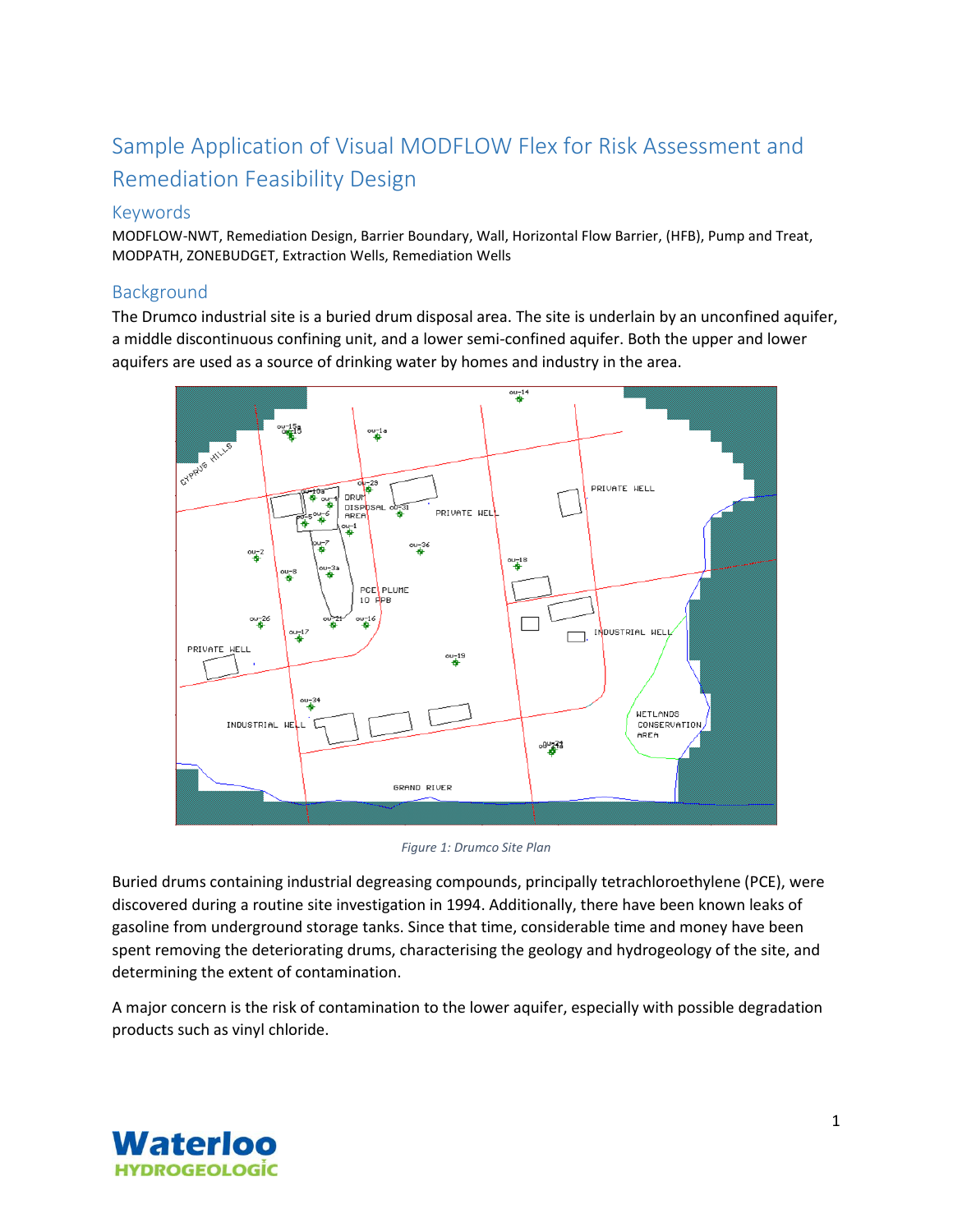## **Objectives**

This example demonstrates how a calibrated, three-dimensional, steady-state groundwater flow model developed in Visual MODFLOW can be used as a tool for risk assessment and remediation design. This examples demonstrates the use of MODFLOW-NWT, MODPATH and ZoneBudget in order calculate groundwater flow directions, track the movement of the contaminant plume, and calculate an ideal pumping rate for a remediation well.

Risk Assessment and Remediation Design Feasibility

- Using the particle tracking features in Visual MODFLOW, determine whether the local water supply wells are at risk of contamination by the groundwater plume migrating from the Drumco disposal area.
- Examine the effects of installing a pumping well to capture the groundwater plume and determine an optimal well location and pumping rate.

## Modeling Approach

One of the problems with conventional pump-and-treat systems is the large volume of slightly contaminated water that is collected. Often the concentrations are too low to treat properly, and the large volumes are difficult to handle. One way to deal with this is to install a low-permeability wall around the contaminated area to contain the contamination, and a low permeability cover to minimize the amount of recharge. This example demonstrates the use of the MODFLOW "Horizontal Flow Barrier" (HFB Boundary or Wall) package. In this example, the barrier wall will be assigned around the contaminated area, for the purpose of reducing the flow of groundwater horizontally through the source of contamination. In addition, a zone of lower recharge rate within the walled area is assigned to simulate a low-permeability cover. The purpose of this cover is to reduce the pumping rate and therefore lower treatment costs.

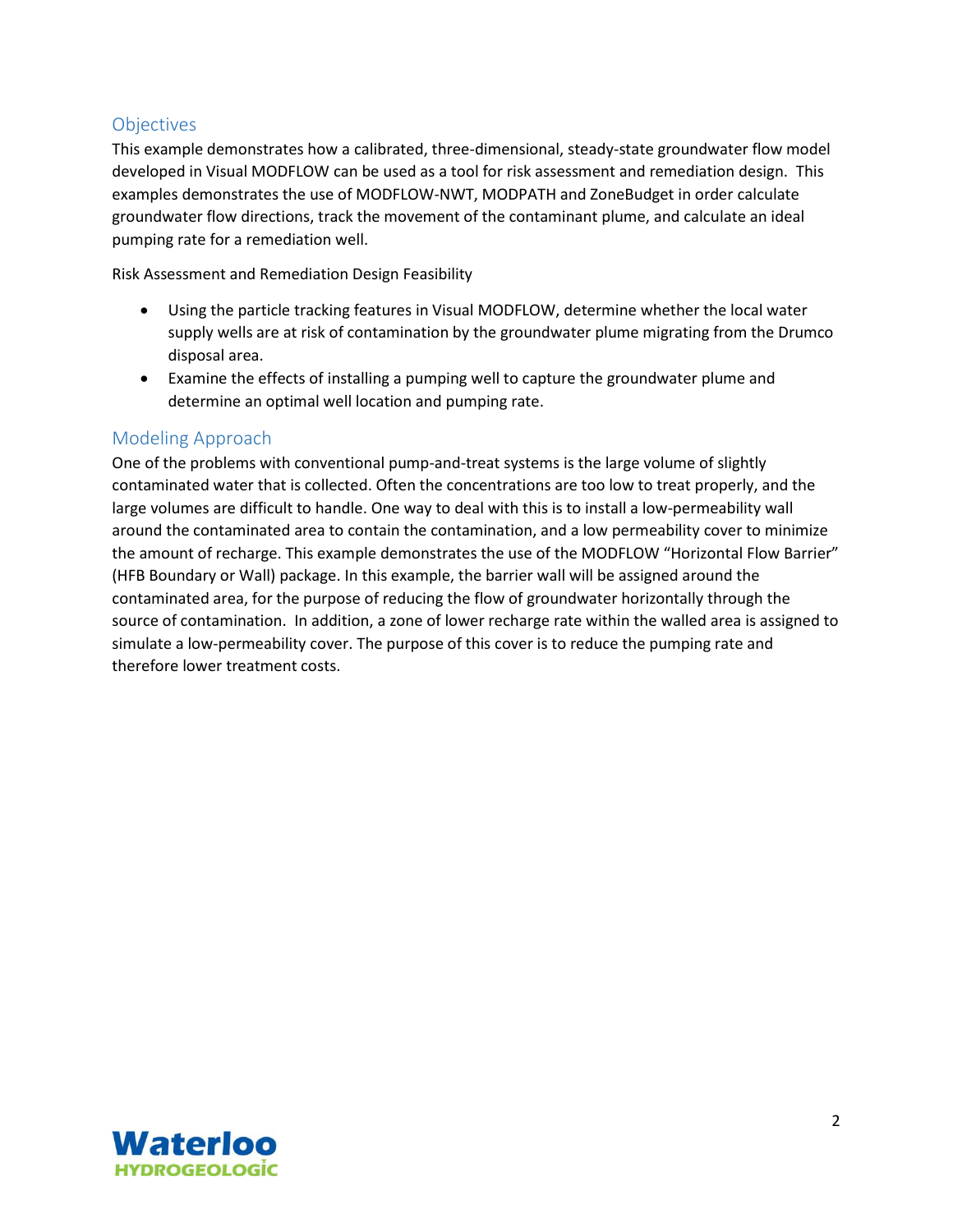

*Figure 2: Wall Boundary in Plan View*

To minimize problems with numerical instability and to find the optimum pumping rate more quickly, a constant head cell is used to simulate a pumping well in the middle of the enclosure, and a ZoneBudget zone is used for this cell in order to calculate the rate at which water is being removed from the model domain through the constant head. Later on, this can be replaced with a pumping well with the appropriated pumping rate.

#### Results

The forward and backward particles should be displayed as shown in the following figures. Note that the particle traces indicate that some flow is induced through the barrier wall. This flow is caused by the strong gradient across the northern wall as a result of reducing the water table elevation inside the enclosure.

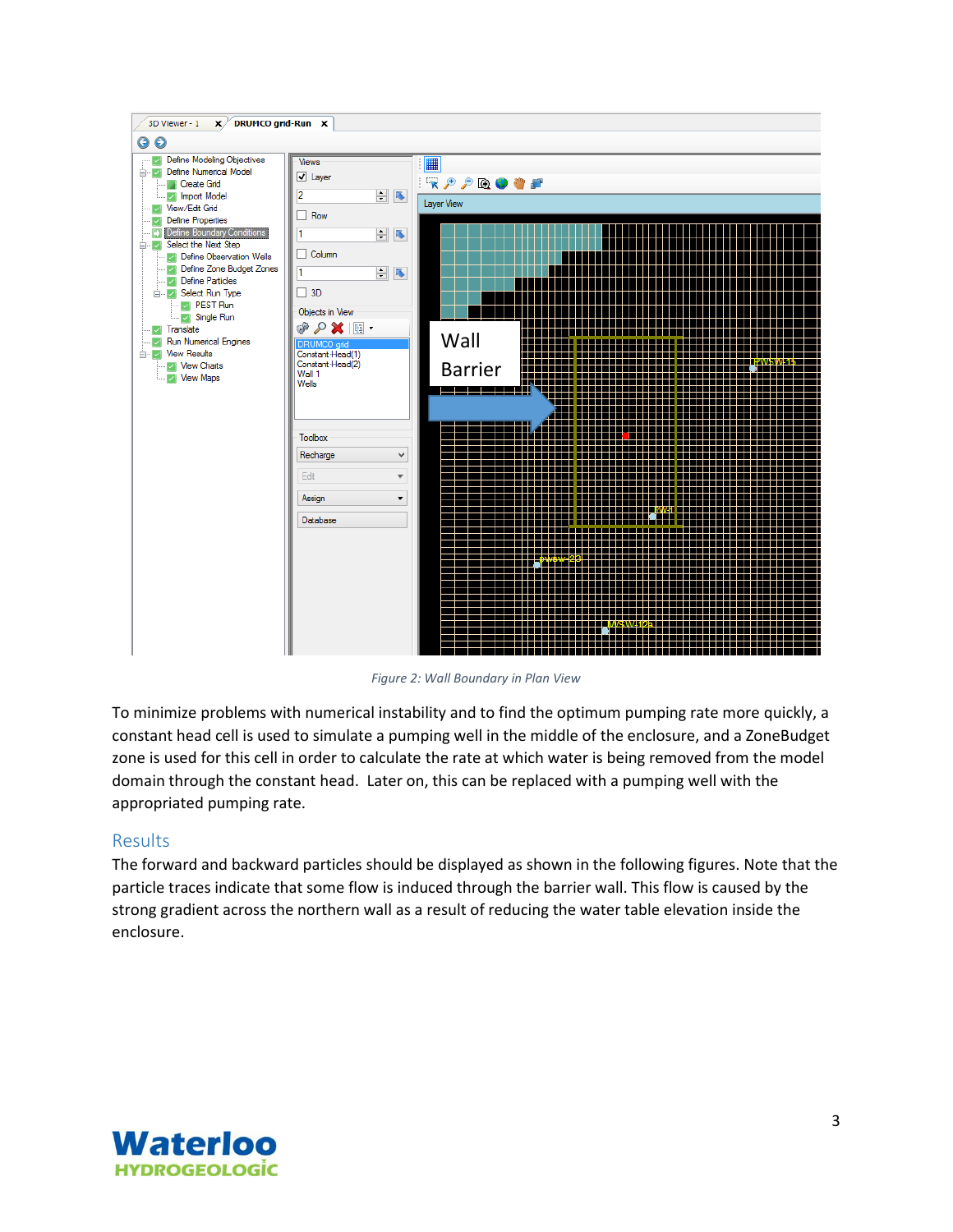

*Figure 3: Calculated Heads in Wall Enclosure and Backward Pathlines*

An independent ZoneBudget analysis indicates the following sources of water into the enclosure: 60% from flow through the wall; 40% from recharge through the low-permeability cover.

A low water level was specified inside the enclosure to help ensure that an inward gradient would be maintained at the south end of the enclosure. Because the regional water table slopes southward, this results in a large gradient across the northern wall.

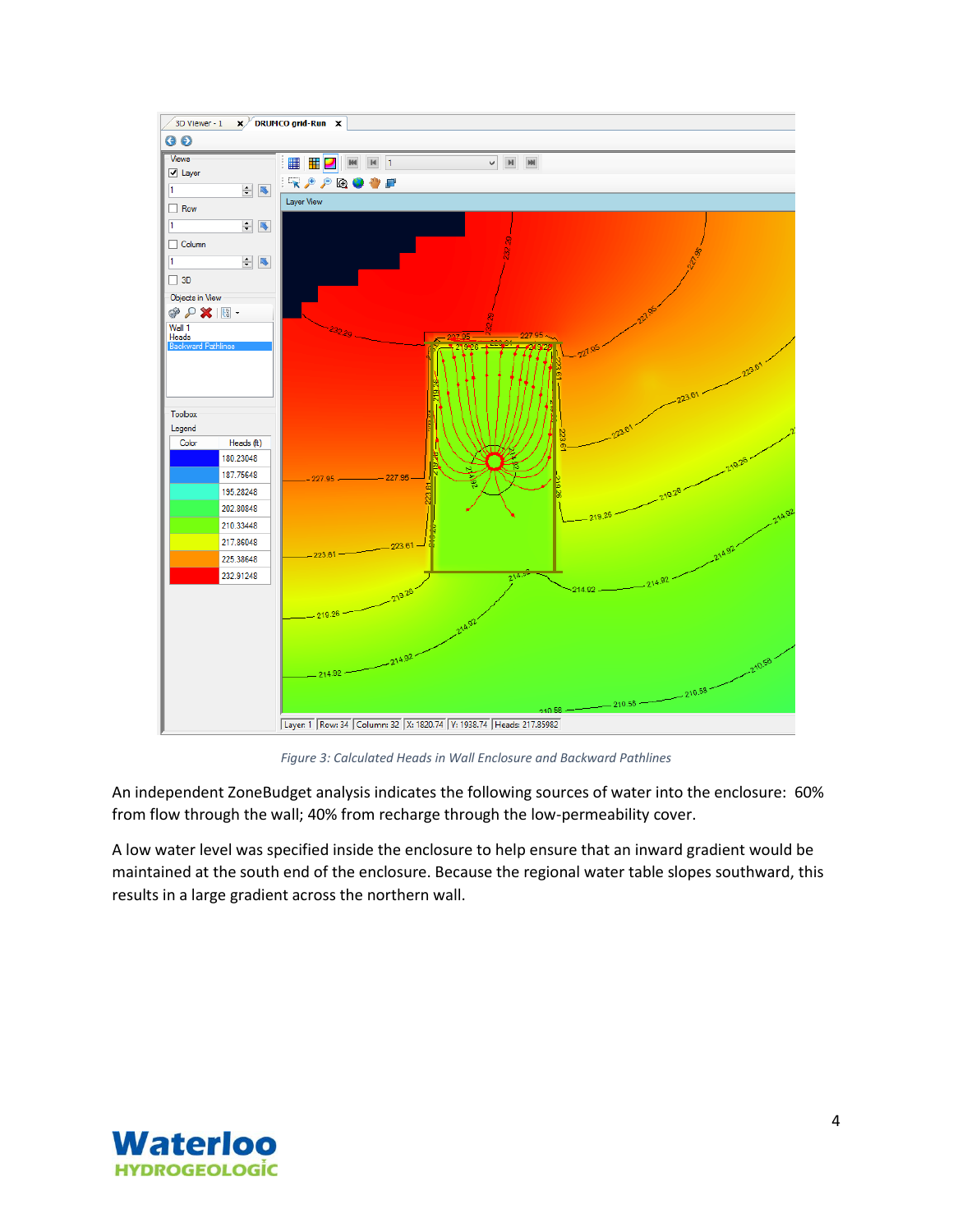

*Figure 4: Calculated Water Table; note depression in region of the wall enclosure*

These results indicate that the pumping rate can be significantly reduced by surrounding the contamination with a barrier wall and covering it with a low-permeability cover, even though some flow is induced through the wall.